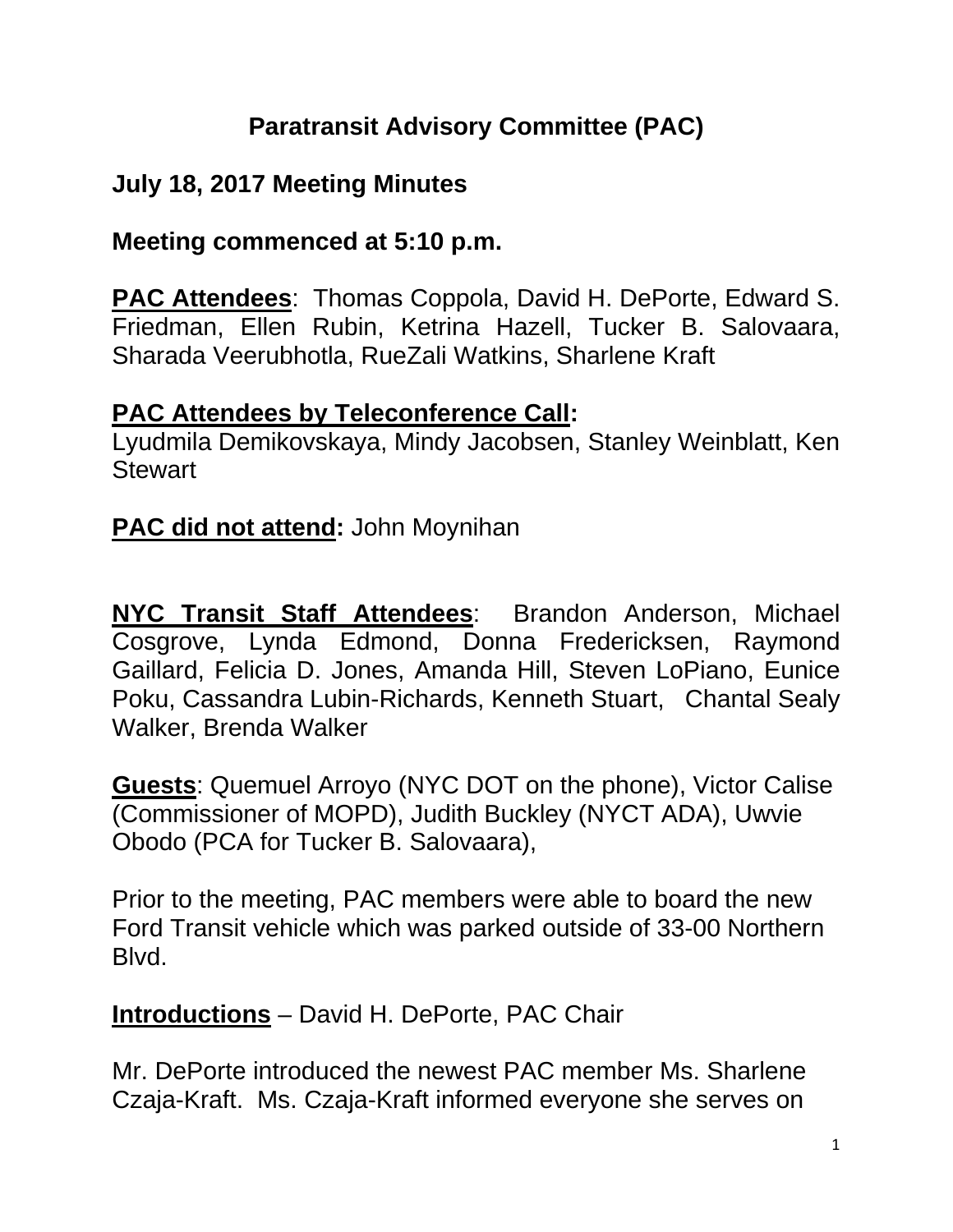the Queens Advisory Board of Visions and coordinates book discussion at Andrew Heiskell Braille and Talking Book Library.

**I. Approval of Minutes** – David H. DePorte, PAC Chair Mr. DePorte called for the approval of the May 16, 2017 minutes. Ms. Watkins moved to approve the minutes and Ms. Rubin seconded the motion.

**II. AAR Service Report** – Vice President Steve LoPiano As requested by the PAC, VP LoPiano provided a summary of the Paratransit Report.

VP LoPiano thanked Judith Buckley from MTA NYCT, ADA Compliance for attending and explained to the committee that Ms. Buckley was there to observe the Paratransit Advisory Committee. VP LoPiano also thanked Commissioner Calise for attending the meeting.

Registrants increased 3.1% comparing 144,795 in May 2016 to 149,306 in May 2017.

Trips Requested increased 1.6% comparing 681,317 in May 2016 to 691,946 in May 2017.

Early Cancellations increased 0.8% comparing 86,106 in May 2016 to 86,826 in May 2017.

Trips Scheduled increased 1.6% comparing 589,664 in May 2016 to 598,981 in May 2017.

Late Cancellation increased 10.5% comparing 17,726 in May 2016 to 19,583 in May 2017.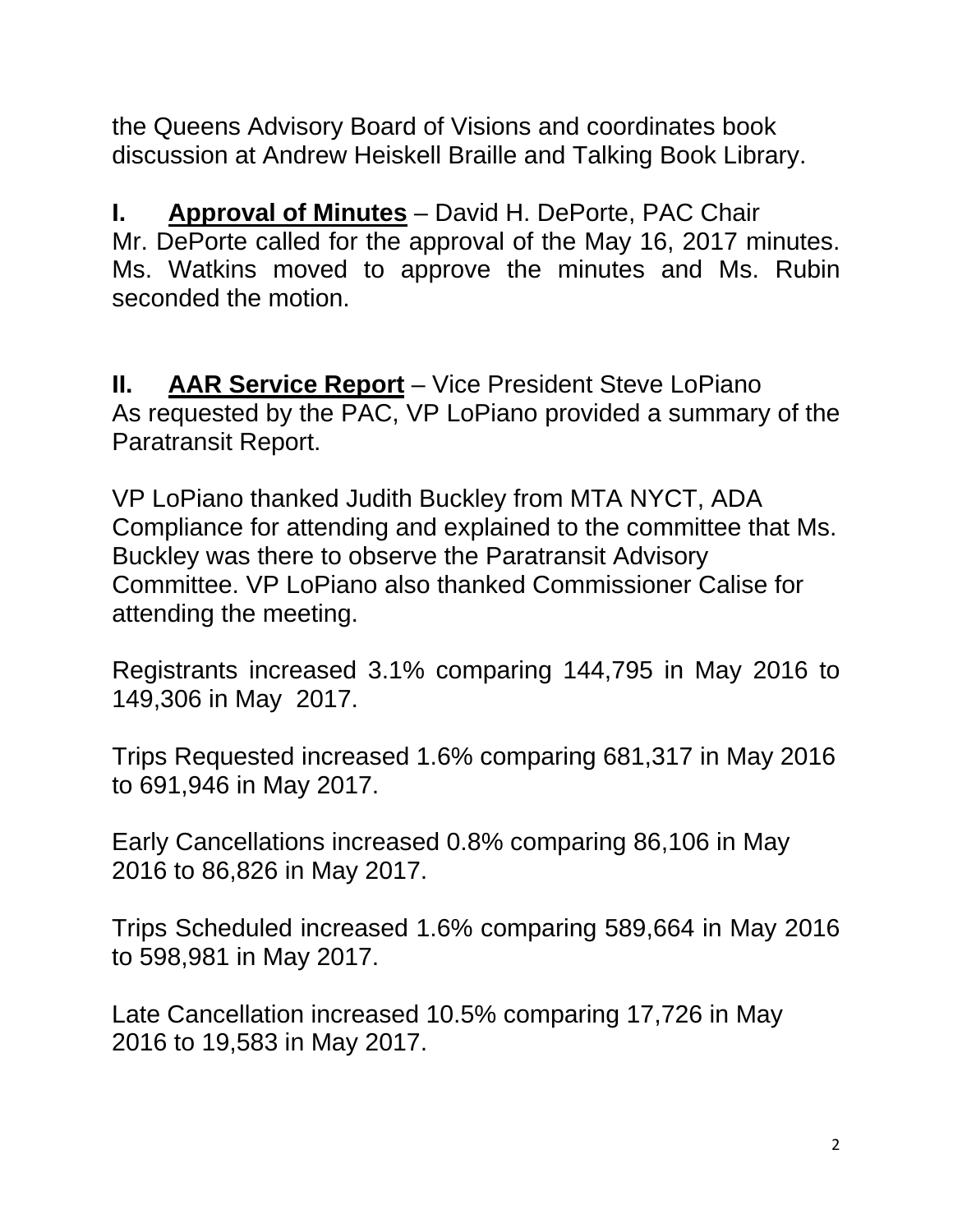Trips Completed remained consistent at 540,218 in May 2016 and 540,268 in May 2017.

Customer No-Shows decreased 5.3% comparing 8,352 in May 2016 to 7,910 in May 2017.

Carrier No-Shows decreased 26.9% comparing 1,678 in May 2016 to 1,227 in May 2017.

No-Fault No-Show decreased 2.5% to 3,454 in May 2016 to 3,368 in May 2017.

Total No-Shows decreased 7.3% comparing 13,484 in May 2016 to 12,505 in May 2017.

On Time Performance increased 0.4% comparing 89.4% in May 2016 to 89.8% in May 2017.

Appointments On Time remained consistent comparing 81.0% in May 2016 to 81.0% in May 2017.

Late Trips by Carriers decreased 11.8% comparing 41,848 in May 2016 to 36,917 in May 2017.

Complaints per 1,000 Trips decreased from 7.4% comparing 6.1 in May 2016 to 5.6 in May 2017.

Commendations decreased 12.7% comparing 827 in May 2016 to 722 in May 2017.

Total Boardings decreased 1.0% comparing 780,812 in May 2016 to 788,592 in May 2017.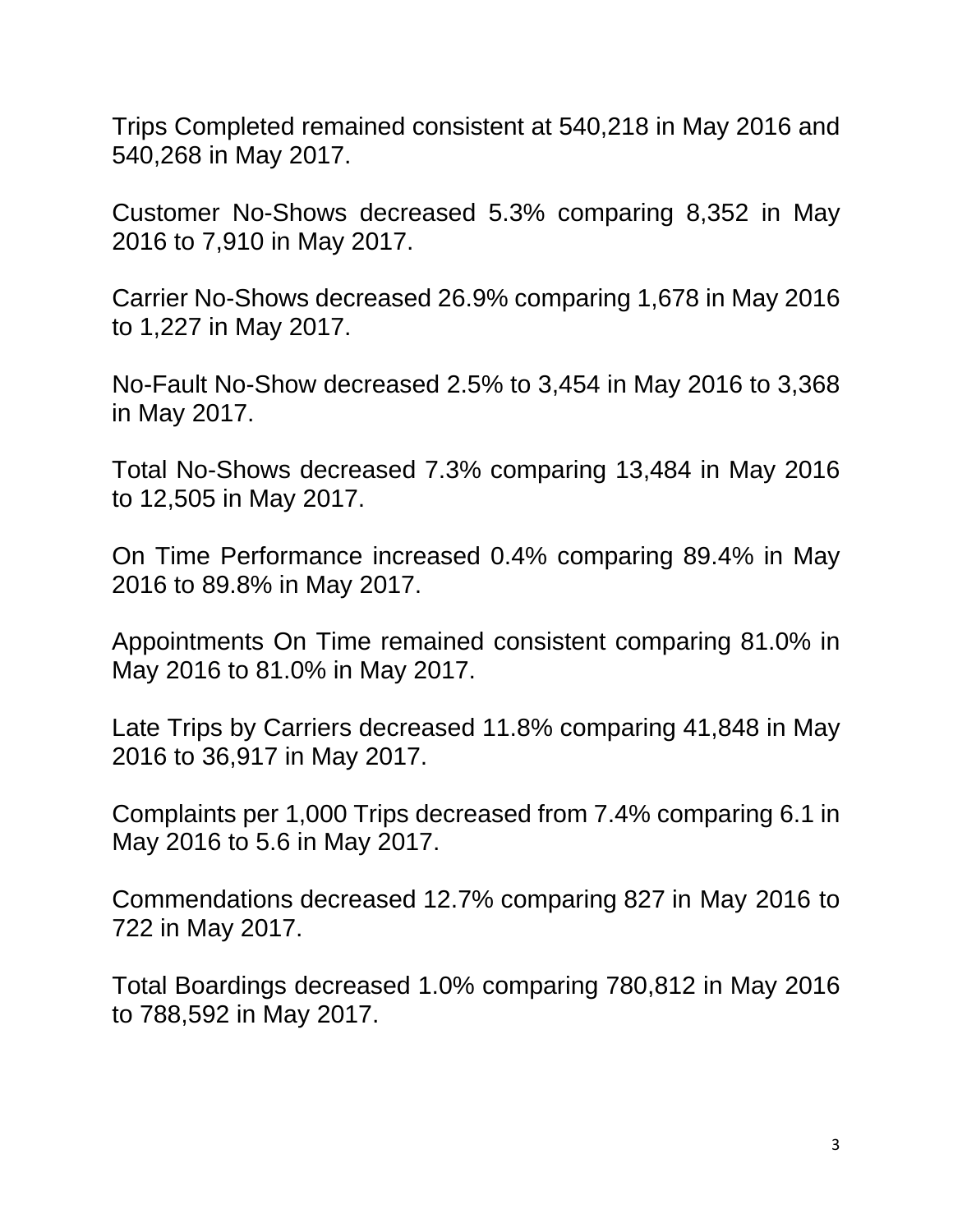## **PAC Comments**

Mr. Coppola asked if the statistics included voucher and broker service and added that customers in Staten Island are being told by the voucher companies that they do not have available vehicles. When a customer calls for ETA's they are told the vehicle will arrive in 15 minutes and that may continue after a few calls. VP LoPiano stated that certain numbers calculate Dedicated Carrier, vouchers and brokers. However, customers that encounter problems should let us know by contacting the AAR comment line so that we are aware of the lack of service and we will investigate the issue.

Ms. Watkins expressed how customers who travel from other boroughs also experience service issues from broker companies and AAR may want to track those issues. Mr. Cosgrove and Mr. Stuart explained that internally we also track these companies. We regularly review 5 key areas as part of the service monitoring.

Ms. Ryan had concerns regarding the statistic for On-Time Appointment which reported a fifth of customers are not arriving on time. She arrived late today. VP LoPiano explained that he has received many complaints about receiving an early pick up time at the time of reservation. The Scheduling Department made adjustments however this impacted the appointment time. Scheduling continues working on improving the exact time to meet everyone needs.

#### **III. PAC Topic Discussion of the Ford Transit vehicle**

Mr. DePorte opened the floor to discuss and solicited feedback from PAC members regarding the two new Ford test vehicles that were viewed before the meeting. Mr. Salovarra inquired about how a wheelchair customer would exit the vehicle in the case of an emergency since the back door doesn't have a ramp. Mr. Calise explained if there is an emergency the fire or police department would physically take a person out. It should also be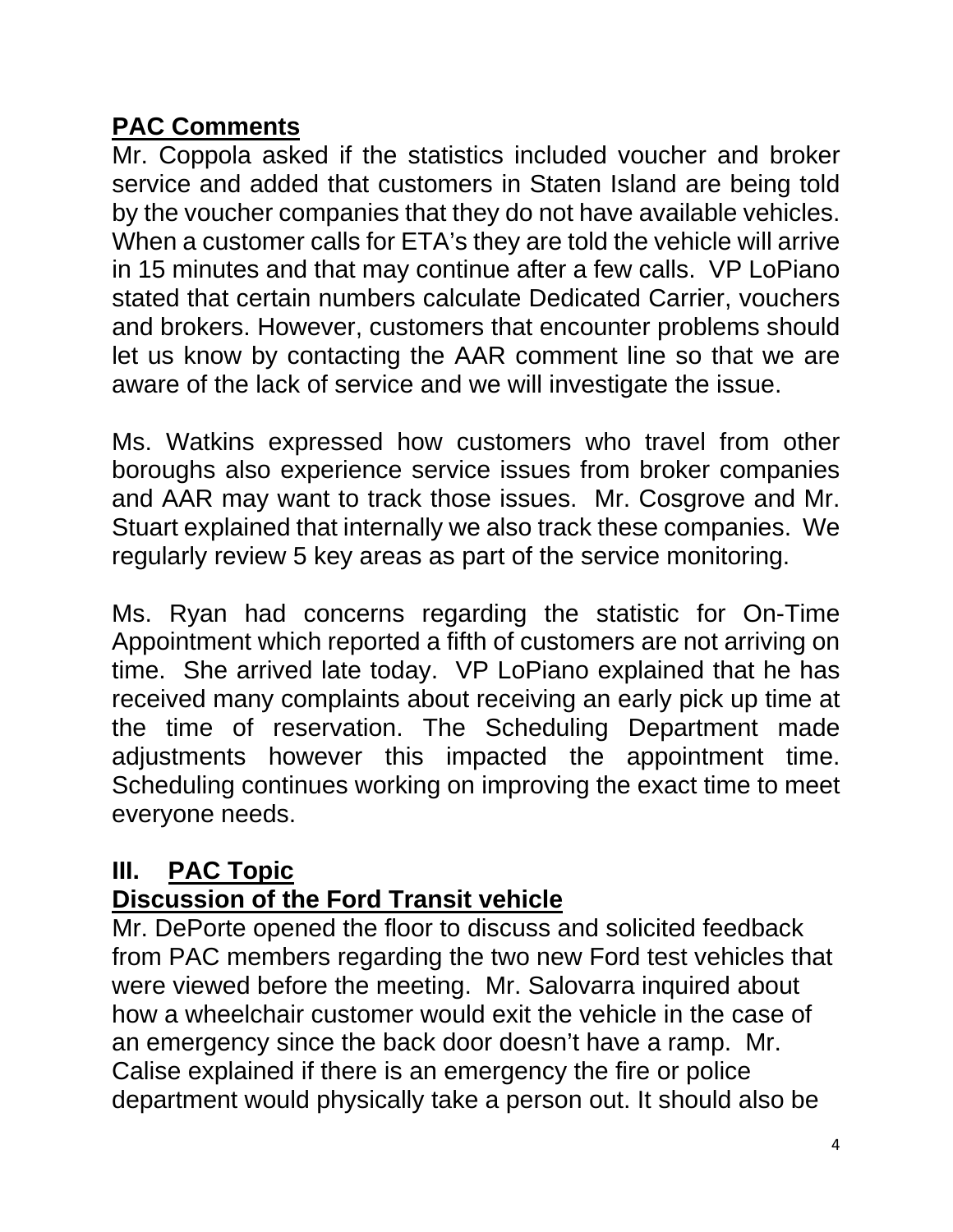noted that any vehicle placed in service has to meet DOT standards.

Mr. DePorte and Mr. Coppola stated when entering the large Ford vehicle it didn't have any handrails to hold onto and the seats were hard and uncomfortable. Ms. Veerubhotla mentioned we should consider not getting fabric for the seats since the upkeep is more expensive.

VP LoPiano and Mr. Cosgrove explained that configuration of the seats and surface can be modified depending on the design we choose. Also, adding a higher roof is available for both the smaller and larger vehicle.

Ms. Kraft concurred with previous comments and added how the steps were high when getting into the vehicle. Mr. Coppola stated the steps were also narrow. Ms. Kraft also prefers the higher roof which accommodates taller customers. Some of the members were also pleased at how the configuration allowed for wheelchair customer to be secured in the front without interfering with other customers entering and exiting the vehicle.

Mr. Friedman questioned if the MV1 is being phased out and is this the reason why Paratransit is testing these new vehicles. VP LoPiano clarified that we want to create a test program which allows us to lease different vehicles so we can test them and get customer feedback. If and when we are ready to purchase a new vehicle we have the ability to choose from different vehicles. We are paying close attention to the chassis of the vehicle to see if they hold up in the New York City environment. The PAC was interested in how we planned to get borough wide exposure during the test lease period. VP LoPiano stated that we initially intended leasing 2 of the vehicles shown today but based on PAC question we would move to lease 5 of the vehicles.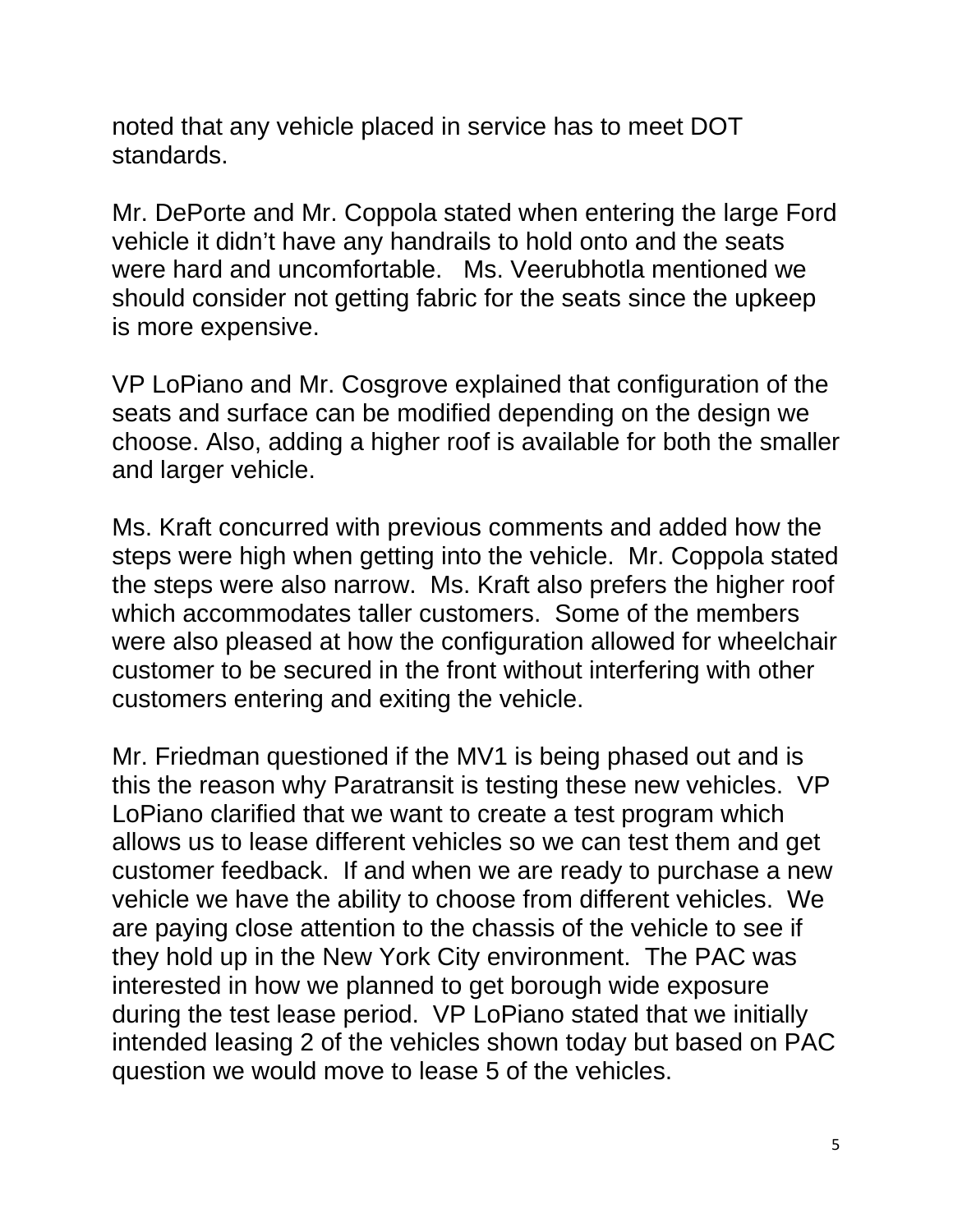Ms. Ryan stated she had difficulty turning her wheelchair around once on the vehicle and the seatbelt strap was too high which pressed against her neck. However, she likes how AAR will have the ability to configure the seats and provide customers more space. The larger vehicle allows customers to look out the window because you are facing the front of the vehicle. Ms. Ryan also mentioned that the training of drivers is essential.

Mr. Quemel questioned if the capacity of these vehicles are compatible to what we currently have. VP LoPiano explained since the configuration can be changed at any time they can accommodate the same or more.

Commissioner Calise asked about the possibility of testing a vehicle with a rear lift. This would allow a larger step on the side door which would make it much easier for an ambulatory customer to exit the side entrance.

## **IV. PAC Topic AAR Bill of Rights**

VP LoPiano explained to the committee the genesis of why the Bill of Rights were being developed. Paratransit Staff solicited information from different cities such as Miami, Boston, and Los Angeles to assist in developing this draft. Once the feedback of the Paratransit Advisory Committee is provided, it will be revised again and ultimately sent to the MTA for final review and comments.

Mr. Weinblatt believes the Bill of Rights draft he reviewed was well prepared. Ms. Kraft agreed, but added the need for additional driver training when assisting visually impaired customers.

VP LoPiano ensured that comments and concerns dealing with the drivers will be addressed in a new training refresher course that we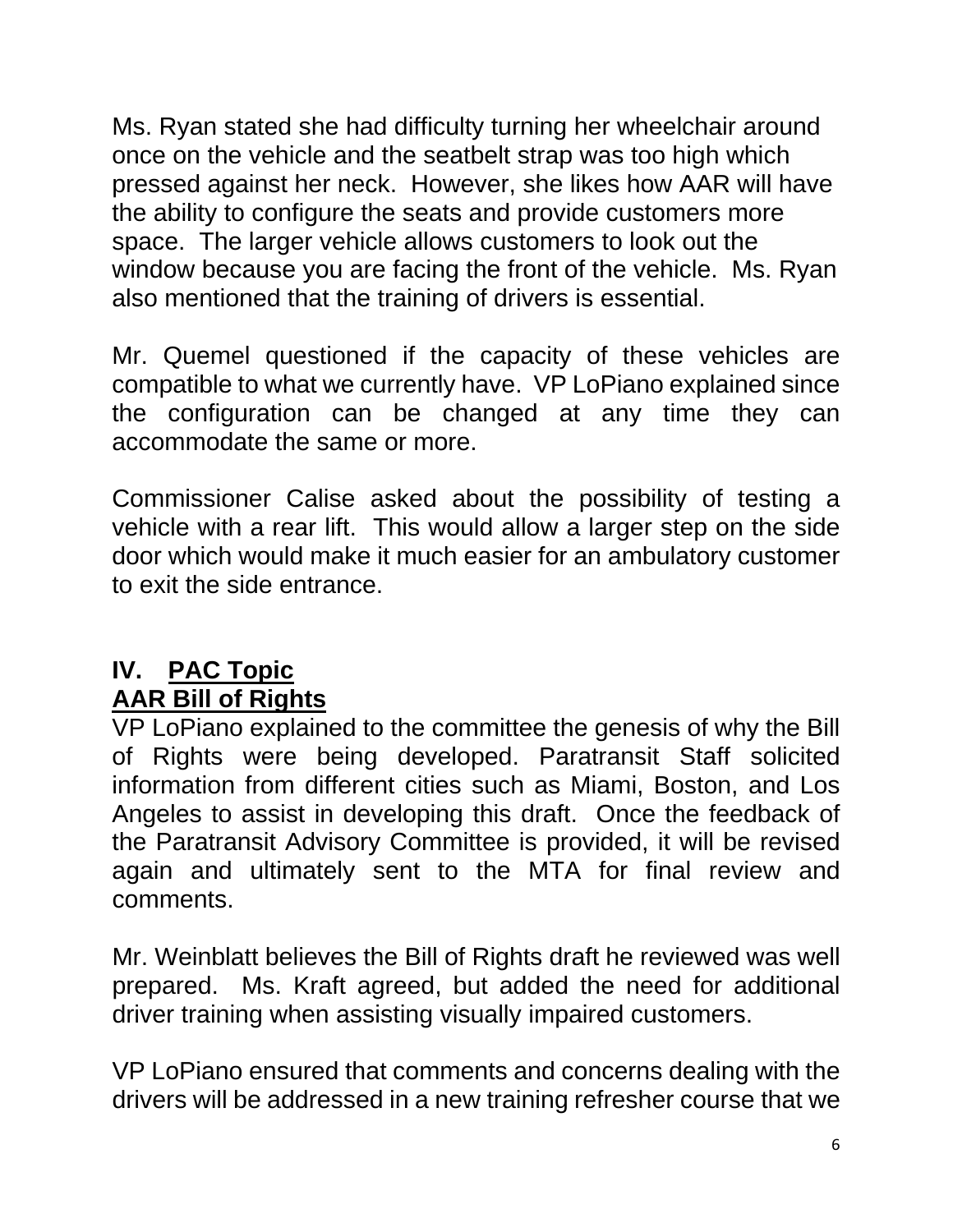are working on now. This will be implemented to both our Dedicated Carrier and Brokers service drivers. The Taxi & Limousine Commission will provide handouts to all taxi drivers. We hope to have this completed by the next PAC meeting for the feedback of the Advisory Committee.

There was further conversation regarding the Bill of Rights and possible edits. Mr. DePorte offered to assist personally on this project.

# **Discussions and Member Feedback**

Mr. Salovaara expressed how drivers aren't entering certain hospital, colleges and university locations which makes it difficult to connect with AAR. Mr. LoPiano informed committee that we may have to reach out to institutions concerning the entering of AAR vehicles.

Ms. Fredericksen explained how she works with Standard & Compliance, Operations Planning and different venues throughout the city to establish designated AAR bus stop locations. However, locations like NYU Langone have precluded AAR from entering their property. There are also issues where often ambulates or cars are stopped in designated AAR stops and when this happens we look to the local precincts to enforce the parking rules.

# **V. New/Old Business**

Mr. Friedman wanted to discuss old business which dealt with the PAC Guidelines. He wanted to know if the suggestion he had recommended about required in person attendance was being considered. Mr. Stuart informed the committee that there is an expectation that PAC members are required to attend in person PAC meetings. However, if the committee wants to establish an